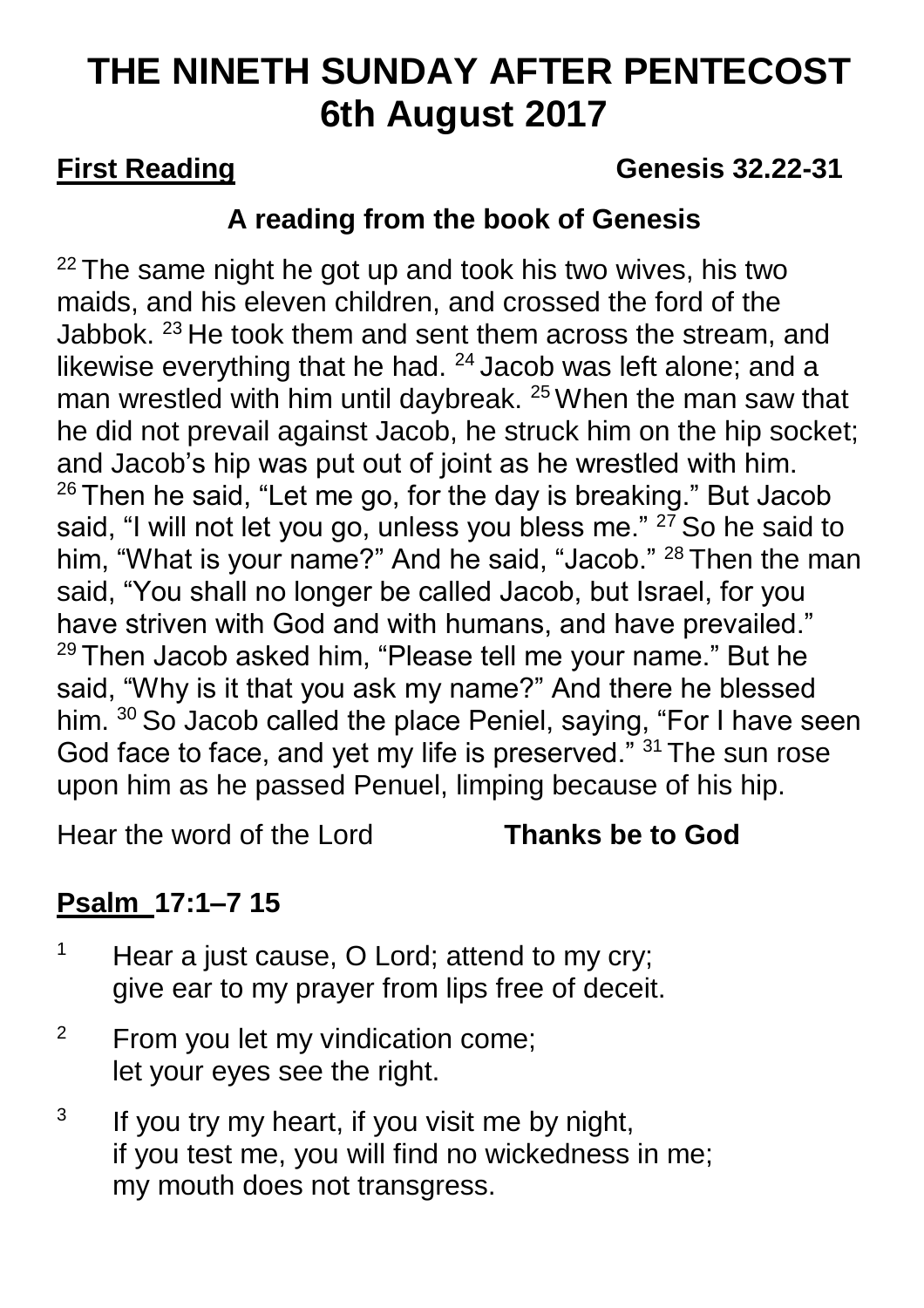- <sup>4</sup> As for what others do, by the word of your lips I have avoided the ways of the violent.
- <sup>5</sup> My steps have held fast to your paths; my feet have not slipped.
- 6 I call upon you, for you will answer me, O God; incline your ear to me, hear my words.
- <sup>7</sup> Wondrously show your steadfast love, O savior of those who seek refuge from their adversaries at your right hand.
- <sup>15</sup> As for me, I shall behold your face in righteousness; when I awake I shall be satisfied, beholding your likeness.

### **Praise the Lord!**

## **Second Reading Romans 9.1-5**

## **A reading from the Letter to the Romans**

**9** I am speaking the truth in Christ—I am not lying; my conscience confirms it by the Holy Spirit— $^2$ I have great sorrow and unceasing anguish in my heart. <sup>3</sup> For I could wish that I myself were accursed and cut off from Christ for the sake of my own people, my kindred according to the flesh. <sup>4</sup> They are Israelites, and to them belong the adoption, the glory, the covenants, the giving of the law, the worship, and the promises;  $5$  to them belong the patriarchs, and from them, according to the flesh, comes the Messiah, who is over all, God blessed forever. Amen.

Hear the word of the Lord. **Thanks be to God**

**Gospel Matthew 14.13-21**

The Gospel of our Lord Jesus Christ according to Matthew **Glory to you Lord Jesus Christ.**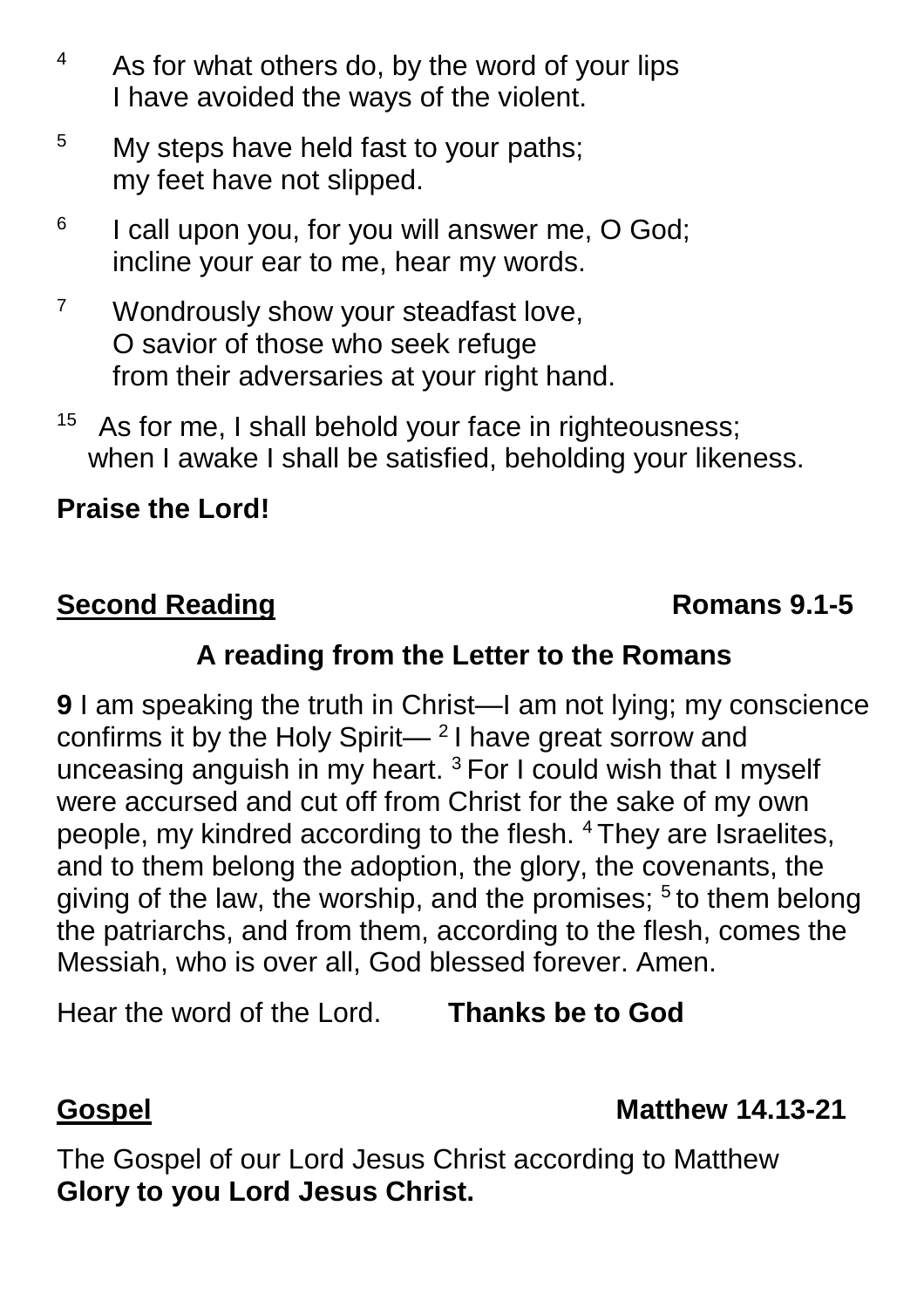$13$  Now when Jesus heard this, he withdrew from there in a boat to a deserted place by himself. But when the crowds heard it, they followed him on foot from the towns. <sup>14</sup> When he went ashore, he saw a great crowd; and he had compassion for them and cured their sick. <sup>15</sup> When it was evening, the disciples came to him and said, "This is a deserted place, and the hour is now late; send the crowds away so that they may go into the villages and buy food for themselves." <sup>16</sup> Jesus said to them, "They need not go away; you give them something to eat." <sup>17</sup> They replied, "We have nothing here but five loaves and two fish." <sup>18</sup> And he said, "Bring them here to me." <sup>19</sup> Then he ordered the crowds to sit down on the grass. Taking the five loaves and the two fish, he looked up to heaven, and blessed and broke the loaves, and gave them to the disciples, and the disciples gave them to the crowds. <sup>20</sup> And all ate and were filled; and they took up what was left over of the broken pieces, twelve baskets full. <sup>21</sup> And those who ate were about five thousand men, besides women and children.

The Gospel of the Lord **Praise to you Lord Jesus Christ.**

### **Sentence**

The Lord is near to all who call on him in truth. He fulfils the desire of all that fear him, hears their cry, and saves them.

Psalm 145.18-19

## **Prayer of the day**

O God, giver of life and health, whose Son Jesus Christ has called us to hunger and thirst for justice: refresh us with your grace, that we may not be weary in well-doing, for the sake of him who meets all our needs, Jesus Christ our Saviour; who lives and reigns with you and the Holy Spirit, one God, now and for ever. **Amen.**